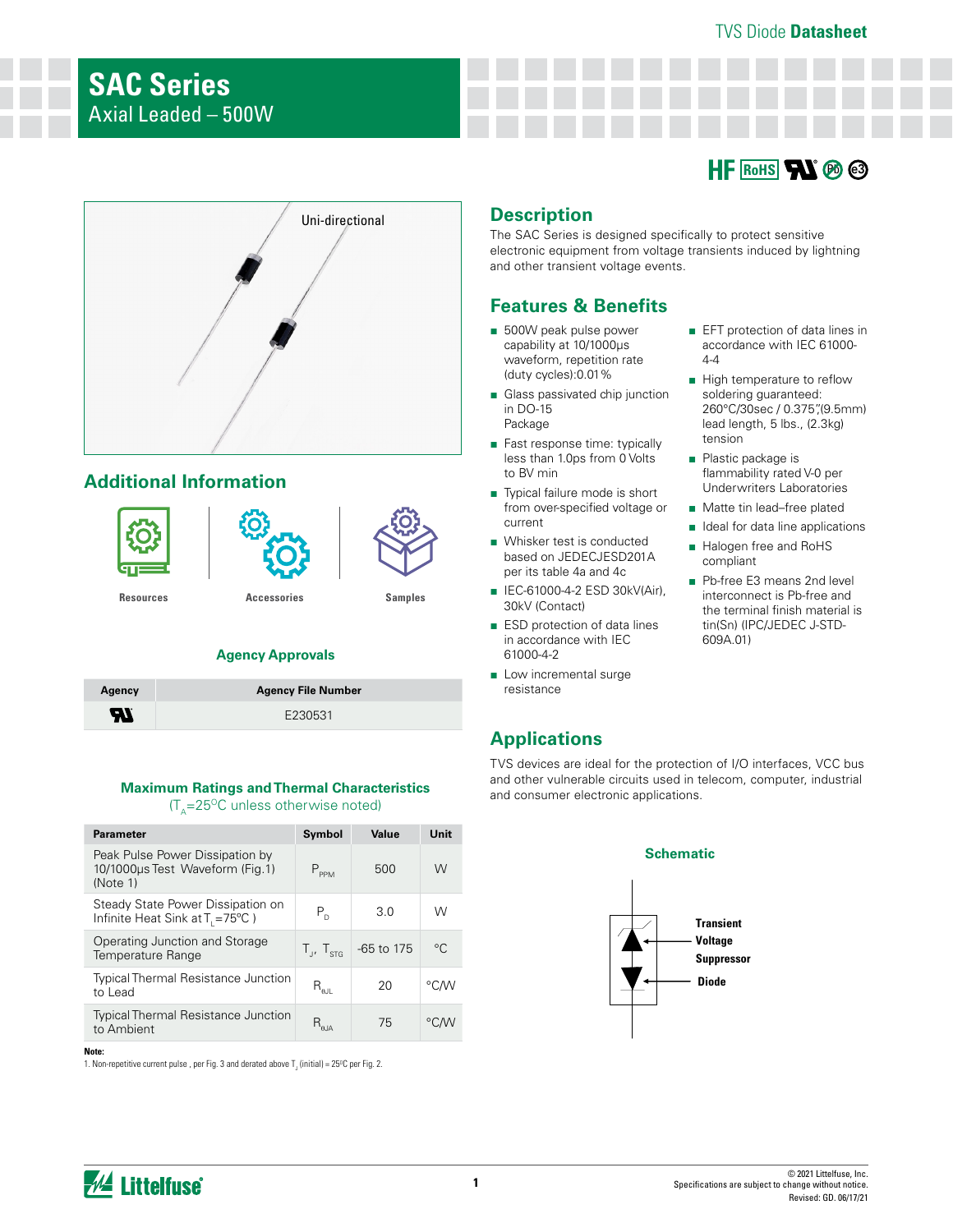| Part<br><b>Number</b> | Reverse<br><b>Stand off</b><br>Voltage V <sub>p</sub> | <b>Breakdown</b><br>Voltage V <sub>BR</sub><br>(V) |            | Maximum<br><b>Reverse</b><br>Leakage<br>$I_R @V_R$ | <b>Maximum</b><br>Clamping<br>Voltage | Maximum<br>Peak<br><b>Pulse Current</b><br>(Fig.3) | Maximum<br><b>Junction</b><br>Capacitance<br>@ 0 Volts (pF) | Working<br>Inverse<br><b>Blocking</b><br>Voltage V <sub>WIB</sub> | <b>Inverse Blocking</b><br><b>Leakage Current</b><br>at $I_{IB}$ @ $V_{WIB}$ | Peak<br>Inverse<br><b>Blocking</b><br>Voltage V <sub>PIB</sub> | Agency<br><b>Approval</b><br>77. |
|-----------------------|-------------------------------------------------------|----------------------------------------------------|------------|----------------------------------------------------|---------------------------------------|----------------------------------------------------|-------------------------------------------------------------|-------------------------------------------------------------------|------------------------------------------------------------------------------|----------------------------------------------------------------|----------------------------------|
|                       | (V)                                                   | <b>MIN</b>                                         | <b>MAX</b> | $(\mu A)$                                          | $V_c \otimes I_{pp} (V)$              | $I_{\text{PP}}(A)$                                 |                                                             | (V)                                                               | (mA)                                                                         | (V)                                                            |                                  |
| <b>SAC5.0</b>         | 5.0                                                   | 7.6                                                | 8.3        | 300                                                | 13.2                                  | 46.2                                               | 50                                                          | 700                                                               | 1                                                                            | 800                                                            | $\mathsf X$                      |
| SAC6.0                | 6.0                                                   | 7.9                                                | 9.3        | 300                                                | 12.2                                  | 43.1                                               | 50                                                          | 700                                                               | 1                                                                            | 800                                                            | X                                |
| <b>SAC7.0</b>         | 7.0                                                   | 8.3                                                | 10.5       | 300                                                | 13.7                                  | 39.9                                               | 50                                                          | 700                                                               | $\mathbf{1}$                                                                 | 800                                                            | $\mathsf X$                      |
| <b>SAC8.0</b>         | 8.0                                                   | 8.9                                                | 10.9       | 100                                                | 13.9                                  | 37.8                                               | 50                                                          | 700                                                               | 1                                                                            | 800                                                            | $\mathsf X$                      |
| SAC8.5                | 8.5                                                   | 9.4                                                | 11.5       | 50                                                 | 14.7                                  | 35.7                                               | 50                                                          | 700                                                               | $\mathbf{1}$                                                                 | 800                                                            | $\mathsf X$                      |
| SAC10                 | 10                                                    | 11.1                                               | 13.6       | 5                                                  | 17.2                                  | 30.5                                               | 50                                                          | 700                                                               | 1                                                                            | 800                                                            | Χ                                |
| SAC <sub>12</sub>     | 12                                                    | 13.3                                               | 16.3       | $\mathbf{1}$                                       | 20.0                                  | 26.3                                               | 50                                                          | 700                                                               | $\mathbf{1}$                                                                 | 800                                                            | $\mathsf X$                      |
| SAC <sub>15</sub>     | 15                                                    | 16.7                                               | 20.4       | 1                                                  | 25.0                                  | 21.0                                               | 50                                                          | 700                                                               | 1                                                                            | 800                                                            | Χ                                |
| SAC <sub>18</sub>     | 18                                                    | 20.0                                               | 24.4       | $\mathbf{1}$                                       | 33.3                                  | 15.8                                               | 50                                                          | 700                                                               | $\mathbf{1}$                                                                 | 800                                                            | $\mathsf X$                      |
| SAC22                 | 22                                                    | 24.4                                               | 29.8       | 1                                                  | 35.7                                  | 14.7                                               | 50                                                          | 700                                                               | 1                                                                            | 800                                                            | $\mathsf X$                      |
| SAC <sub>26</sub>     | 26                                                    | 28.9                                               | 35.3       | $\mathbf{1}$                                       | 45.0                                  | 11.7                                               | 50                                                          | 700                                                               | $\mathbf{1}$                                                                 | 800                                                            | $\mathsf X$                      |
| SAC30                 | 30                                                    | 33.3                                               | 41.1       | 1                                                  | 50.0                                  | 10.5                                               | 50                                                          | 700                                                               | 1                                                                            | 800                                                            | Χ                                |
| SAC36                 | 36                                                    | 40.0                                               | 48.9       | 1                                                  | 58.1                                  | 9.0                                                | 50                                                          | 700                                                               | $\mathbf{1}$                                                                 | 800                                                            | $\mathsf X$                      |
| SAC45                 | 45                                                    | 50.0                                               | 61.1       | 1                                                  | 73.5                                  | 7.1                                                | 50                                                          | 700                                                               | 1                                                                            | 800                                                            | $\mathsf X$                      |
| SAC50                 | 50                                                    | 55.5                                               | 66.6       | $\mathbf{1}$                                       | 86.2                                  | 6.1                                                | 50                                                          | 700                                                               | $\mathbf{1}$                                                                 | 800                                                            | $\mathsf X$                      |
| SAC55                 | 55                                                    | 60.5                                               | 66.9       | 1                                                  | 87.0                                  | 5.7                                                | 50                                                          | 700                                                               | 1                                                                            | 800                                                            | $\mathsf X$                      |
| SAC60                 | 60                                                    | 66.0                                               | 72.9       | $\mathbf{1}$                                       | 95.0                                  | 5.3                                                | 50                                                          | 700                                                               | $\mathbf{1}$                                                                 | 800                                                            | $\mathsf X$                      |
| SAC65                 | 65                                                    | 71.5                                               | 79.0       | 1                                                  | 103.0                                 | 4.9                                                | 50                                                          | 700                                                               | 1                                                                            | 800                                                            | Χ                                |
| SAC70                 | 70                                                    | 77.0                                               | 85.1       | $\mathbf{1}$                                       | 111.0                                 | 4.5                                                | 50                                                          | 700                                                               | $\mathbf{1}$                                                                 | 800                                                            | $\mathsf X$                      |
| SAC75                 | 75                                                    | 82.5                                               | 91.2       | 1                                                  | 119.0                                 | 4.2                                                | 50                                                          | 700                                                               | 1                                                                            | 800                                                            | $\mathsf X$                      |
| SAC80                 | 80                                                    | 88.0                                               | 97.2       | 1                                                  | 127.0                                 | 3.9                                                | 50                                                          | 700                                                               | $\mathbf{1}$                                                                 | 800                                                            |                                  |
| SAC85                 | 85                                                    | 93.5                                               | 103.3      | 1                                                  | 135.0                                 | 3.7                                                | 45                                                          | 700                                                               | 1                                                                            | 800                                                            | X                                |
| SAC90                 | 90                                                    | 99.0                                               | 109.4      | $\mathbf{1}$                                       | 143.0                                 | 3.5                                                | 45                                                          | 700                                                               | $\mathbf{1}$                                                                 | 800                                                            | $\mathsf X$                      |
| SAC95                 | 95                                                    | 104.5                                              | 115.5      | $\mathbf{1}$                                       | 151.0                                 | 3.3                                                | 45                                                          | 700                                                               | 1                                                                            | 800                                                            | Χ                                |
| <b>SAC100</b>         | 100                                                   | 110.0                                              | 121.0      | $\mathbf{1}$                                       | 158.0                                 | 3.2                                                | 40                                                          | 700                                                               | $\mathbf{1}$                                                                 | 800                                                            | $\mathsf X$                      |
| <b>SAC110</b>         | 110                                                   | 120.0                                              | 133.0      | $\mathbf{1}$                                       | 173.0                                 | 2.9                                                | 40                                                          | 700                                                               | 1                                                                            | 800                                                            | Χ                                |
| <b>SAC120</b>         | 120                                                   | 131.0                                              | 145.0      | 1                                                  | 189.0                                 | 2.6                                                | 40                                                          | 700                                                               | $\mathbf{1}$                                                                 | 800                                                            | $\mathsf X$                      |
| <b>SAC130</b>         | 130                                                   | 142.0                                              | 160.0      | 1                                                  | 209.0                                 | 2.4                                                | 35                                                          | 700                                                               | 1                                                                            | 800                                                            | Χ                                |
| <b>SAC140</b>         | 140                                                   | 153.0                                              | 170.0      | 1                                                  | 219.0                                 | 2.3                                                | 35                                                          | 700                                                               | $\mathbf{1}$                                                                 | 800                                                            | $\mathsf X$                      |
| <b>SAC150</b>         | 150                                                   | 164.0                                              | 182.0      | 1                                                  | 237.0                                 | 2.1                                                | 35                                                          | 700                                                               | 1                                                                            | 800                                                            | Χ                                |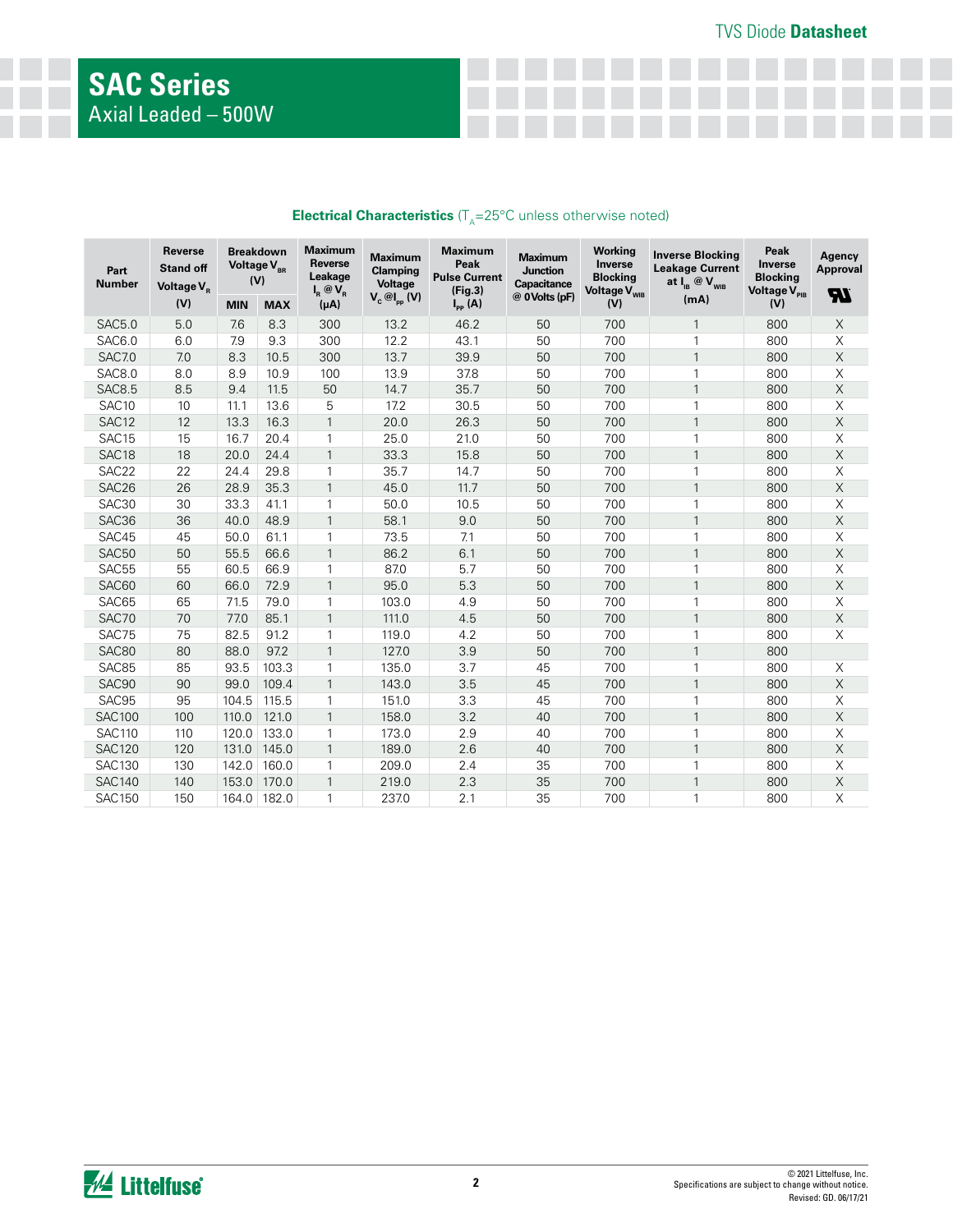# **Ratings and Characteristic Curves** ( $T_A=25^{\circ}$ C unless otherwise noted)



**Figure 2:**  Peak Pulse Power Derating Curve



**Figure 3:**  Pulse Waveform



**Figure 4:**  AC Line Protection Application

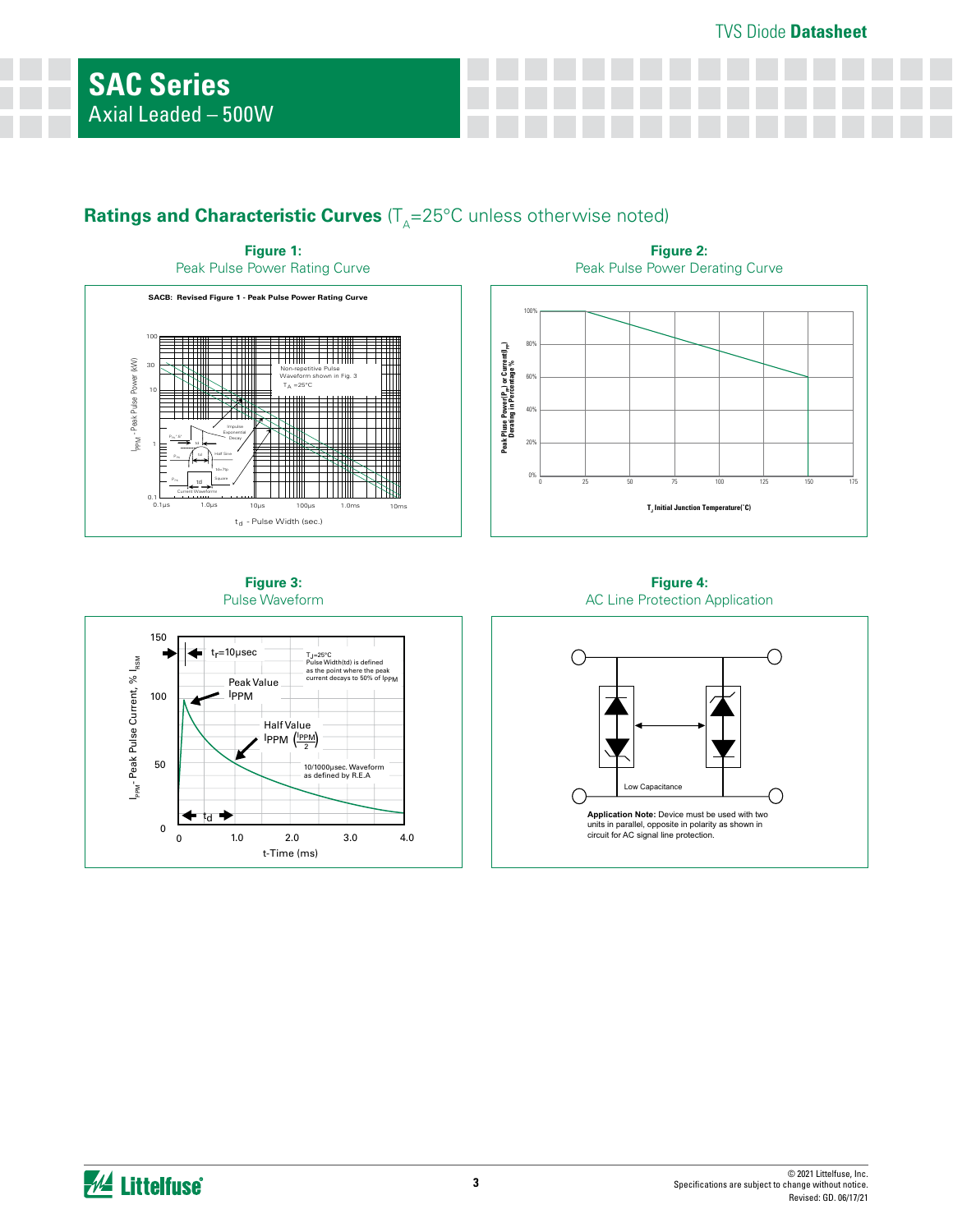## TVS Diode **Datasheet**

# **Soldering Parameters**

| <b>Reflow Condition</b>            |                                                       | Lead-free assembly |
|------------------------------------|-------------------------------------------------------|--------------------|
|                                    | - Temperature Min (T <sub>s(min)</sub> )              | $150^{\circ}$ C    |
| <b>Pre Heat</b>                    | - Temperature Max $(T_{\text{sum}})$                  | $200^{\circ}$ C    |
|                                    | - Time (min to max) $(t_*)$                           | 60 – 120 secs      |
| peak                               | Average ramp up rate (Liquidus Temp $(T_{\alpha})$ to | 3°C/second max     |
|                                    | $T_{\text{S(max)}}$ to $T_{\text{A}}$ - Ramp-up Rate  | 3°C/second max     |
| <b>Reflow</b>                      | - Temperature $(T_{\alpha})$ (Liquidus)               | $217^{\circ}$ C    |
|                                    | - Time (min to max) $(t_*)$                           | $60 - 150$ seconds |
| Peak Temperature (T <sub>n</sub> ) |                                                       | $260^{+0/5}$ °C    |
| $(t_n)$                            | Time within 5°C of actual peak Temperature            | 30 seconds max     |
| <b>Ramp-down Rate</b>              |                                                       | 6°C/second max     |
|                                    | Time 25°C to peak Temperature (T <sub>p</sub> )       | 8 minutes Max.     |
| Do not exceed                      |                                                       | $260^{\circ}$ C    |



#### **Flow/Wave Soldering (Solder Dipping)**

| <b>Peak Temperature:</b> | 265°C      |  |
|--------------------------|------------|--|
| Dipping Time:            | 10 seconds |  |
| Soldering:               | 1 time     |  |

## **Physical Specifications**

| Weight          | $0.015$ oz., $0.4q$                                                     |
|-----------------|-------------------------------------------------------------------------|
| Case            | JEDEC DO-204AC (DO-15) molded<br>plastic body over passivated junction. |
| Polarity        | Color band denotes the cathode except<br>Bipolar.                       |
| <b>Terminal</b> | Matte Tin axial leads, solderable per<br>JESD22-B102.                   |
|                 |                                                                         |

## **Environmental Specifications**

| <b>High Temp. Storage</b>  | JESD22-A103 |  |  |
|----------------------------|-------------|--|--|
| <b>HTRB</b>                | JESD22-A108 |  |  |
| <b>Temperature Cycling</b> | JESD22-A104 |  |  |
| H3TRB                      | JESD22-A101 |  |  |
| <b>RSH</b>                 | JESD22-B106 |  |  |

**C**  $\mathsf{A} \quad \rightarrow \mid \leftarrow \quad \mathsf{B} \quad \rightarrow \mid \leftarrow \quad \mathsf{A}$  $\mathsf{D}$ <sup>1</sup> Cathode Band (for uni-directional products only) **DO-204AC (DO-15)**

#### **Dimensions**

| <b>Dimensions</b> | <b>Inches</b> |            | <b>Millimeters</b> |      |  |
|-------------------|---------------|------------|--------------------|------|--|
|                   | Min           | <b>Max</b> | <b>Min</b>         | Max  |  |
| А                 | 1.000         |            | 25.40              | -    |  |
| B                 | 0.230         | 0.300      | 5.80               | 7.60 |  |
| C                 | 0.028         | 0.034      | 0.71               | 0.86 |  |
|                   | 0.104         | 0.140      | 2.60               | 3.60 |  |